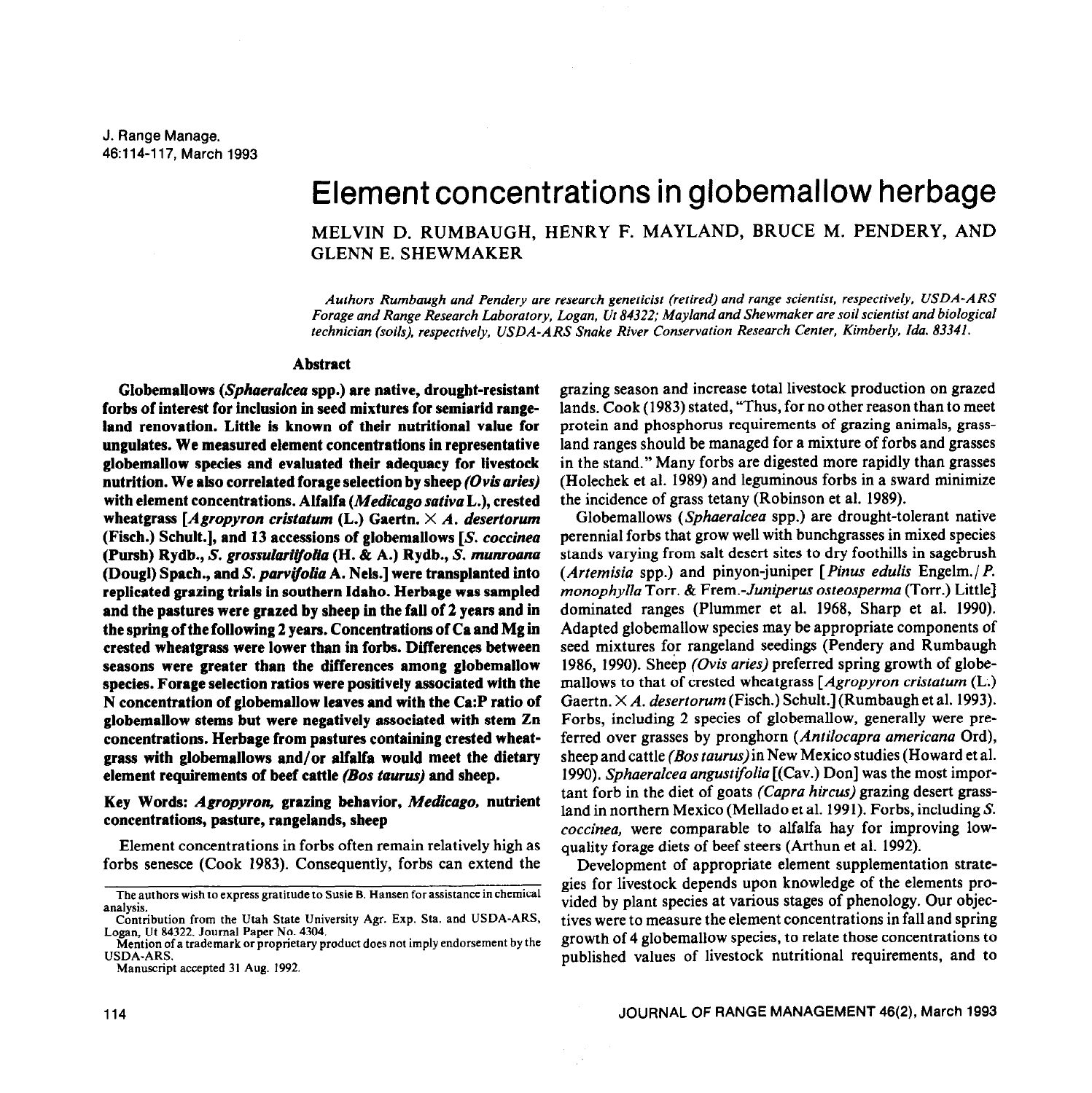determine whether these element concentrations influenced dietary selection by sheep. Crested wheatgrass and alfalfa were used as standards.

# **Materials and Methods**

#### **Establishment of Pastures**

Three-month-old plants of 13 globemallow accessions representing 4 species indigenous to the Intermountain Region [S. *coccineu*  (Pursh) Rydb., S. *grossulariijolia* (H. & A.) Rydb., S. munroana (Dougl) Spach., and S. *parvifoliu* A. Nels.] plus 'Hycrest' crested wheatgrass  $(A.$  cristatum  $\times A.$  desertorum) (Asay et al. 1985) and 'Spredor 2' alfalfa *(Medicago sativu)* were transplanted from a greenhouse to the field on 18-20 Apr. 1988. The study site was on a Portneuf silt loam (coarse, silty, Durixerollic Calciorthid) soil near Kimberly, Ida. Rooting depth on this site varies from 300 to more than 1,000 mm and average annual precipitation is 230 mm. The measured 12-month precipitation preceding each grazing period was 204, 247, 230, and 190 mm for 1988, 1989, 1990, and 1991, respectively. Plants that did not survive transplanting were replaced in May 1988. Plants that died during the subsequent winter were replaced on 4 and 5 Apr. 1989.

### **Experimental Design**

The experiment had 4 pastures, each of which contained 6 replications of the 15 plant accessions in a randomized complete block design. Each plot consisted of 4 plants of an accession separated by single plants of crested wheatgrass. Each plot was separated from adjacent plots by 2 rows of crested wheatgrass plants. All plants were spaced 1.0 m apart within and between rows. Pasture 4 was used as a sheep conditioning area to accustom the animals to the experimental environment, and forage was not sampled in that pasture. Replication 6 in pastures 1, 2, and 3 was used to measure pre- and post-grazing herbage biomass. Only replications 1 to 5 in each pasture were grazed. Details of the agronomic and livestock management of the pastures are provided by Rumbaugh et al. (1993).

#### **Sampling and Chemical Analyses**

Herbage was sampled in the fall (October) of 1988 and 1989 and in the spring (May) of 1990 and 1991. Stems were manually separated from the leaves and finer petioles (<I mm) of plants harvested in replication 6 of each pasture. All samples were placed in a forced draft oven  $(60^{\circ}$  C) until dry and ground in a Wiley mill to pass through a l-mm screen. Herbage subsamples were digested in  $HNO<sub>3</sub>/HClO<sub>4</sub>$ , diluted with  $H<sub>2</sub>O$ , and analyzed for Na, Cu, Fe, Mn, and Zn by atomic absorption (AA) spectroscopy (Greweling 1976). An aliquot of the initial digest was diluted to contain 1 mg liter<sup>-1</sup> and Ca and Mg were determined by AA and K was determined by flame emission on the same instrument (Greweling 1976). Phosphorus was determined by the ammonium metavanadate-ammonium molybdate procedure (Greweling 1976). Nitrogen was determined by semimicro kjeldahl procedures (83.7, 83.8) to include nitrates (Bremner 1965).

## **Statistical Analyses**

Data were analyzed by the method of least squares to fit general linear models. Orthogonal differences between crested wheatgrass and the forb accessions and between alfalfa and globemallows were assessed by single degree of freedom contrasts. Mean element concentrations within each year of test were correlated with accession forage selection ratios analogous to those proposed by Stuth (1991) and described by Rumbaugh et al. (1993).

#### **Results and Discussion**

Mean element concentrations (mg  $g^{-1}$ ) of alfalfa that are often used in nutrition studies are 17 Ca, 3 P, 20 K, and 2.7 Mg (NRC **1958).** Reported concentrations in crested wheatgrass are 4.1 Ca, 2.1 P, and 2.8 Mg. Element concentrations measured in alfalfa grown in southern Idaho and adjacent states averaged 14 Ca, 2.2 P, 22 K, and 2.7 Mg (Clark et al. 1987). Crested wheatgrass from 2 sites in Nebraska contained 2.8 Ca, 1.5 P, 14 K, and 1 .O Mg (Clark et al. 1987). We obtained similar values in our grazing trial. (Table 1).

Narrowleaf globemallow [S. *ongustifoliu* (Cav.) Don] foliage was reported to contain  $(mg g^{-1})$  33 Ca, 27 K, 3.6 Mg, and 3.1 P (NRC 1958). These concentrations of Ca and K exceed those of the globemallow species included in our experiment. Munroe globemallow (S. *munroana)* foliage grown in northern Utah contained  $(mg g^{-1})$  6-19 N, 13-17 Ca, 10-21 K, 2.7-4.3 Mg, and 1.1-2.6 P (B.M. Pendery, personal communication). In that experiment, Ca and Mg concentrations were highest in the fall and lowest in the spring whereas N, P, and K concentrations were highest in spring. In our experiment, levels of N and Mg in S. *munrouna* were higher than previously measured (B.M. Pendery, personal communication) but levels of other elements were comparable (Table 1). Nitrogen concentration of S. *coccinea* in northern Colorado peaked at 28 (mg  $g^{-1}$ ) in May (Simonson et al. 1982). This concentration was lower than in the leaves of the S. *coccinea* accessions we sampled, but higher than the concentrations in the stems of our study plants. When seasonal effects on all species included in our experiment were considered, leaf Ca was highest ( $P \le 0.05$ ) in fall and leaf N and P highest ( $P \le 0.05$ ) in spring. Stem N ( $P \le 0.01$ ), P  $(P<0.01)$ , and K ( $P<0.05$ ) were higher in spring than fall but stem Na was higher in fall than spring  $(P<0.01)$ .

Leaves of the globemallow species differed ( $P<0.05$ ) in concentration of Cu, Mn, Na, P, and Mg. Stem element concentrations of the species differed ( $P \le 0.05$ ) only for Cu, K, Mg, Na, and Zn. These differences were greater in leaves than in stems (Table 1). The high concentration of Na in the low statured S. *coccinea* did not appear to be the result of soil contamination because Fe values, used as a measure of soil contamination (Mayland and Sneva 1983), did not differ among species ( $P > 0.05$ ). Calcium, Mg, P, Cu, and Na concentrations in globemallow leaves and stems generally tended to exceed those in crested wheatgrass, but the concentrations of N, K, Mn, and Zn tended to be greater in crested wheatgrass stems than in globemallows stems. Single degree of freedom contrasts indicated that alfalfa did not differ significantly  $(P>0.05)$ from globemallows in the concentration of any element other than Fe in either leaf or stem tissues. Crested wheatgrass stems contained significantly more Fe than alfalfa stems and significantly less ( $P<0.01$ ) Ca than the stems of forbs. Globemallows contained more leaf Fe than either crested wheatgrass or alfalfa ( $P \le 0.05$ ). When compared to the forbs, crested wheatgrass is characterized as having a very high  $K/Mg$  ratio and a very low Ca/P ratio.

The dynamics of some macro-elements in some forage species are known to vary primarily as a function of whether the tissues are alive or dead (Greene et al. 1987). Species, absolute age of tissue, and growth patterns also can alter element concentrations. All of the tissues analyzed in our experiments were alive at the time of harvest. The Portneuf soil is more productive than many rangeland soils upon which crested wheatgrass is seeded and, as a result, probably all species did not senesce as early in the season as they would on less fertile range sites. Differences in phenological stage among the species at harvest also were minor (Rumbaugh et al. 1993). Differences among years in which forage was sampled were significant ( $P<0.01$ ) for all element constituents and ratios in both leaves and stems, with the exception of stem Ca (data not shown). For approximately half of the element constituents, seasonal affects were significant ( $P<0.05$ ).

Greene et al. (1987) concluded that seasonal patterns of element concentrations were similar in forages of comparable phenology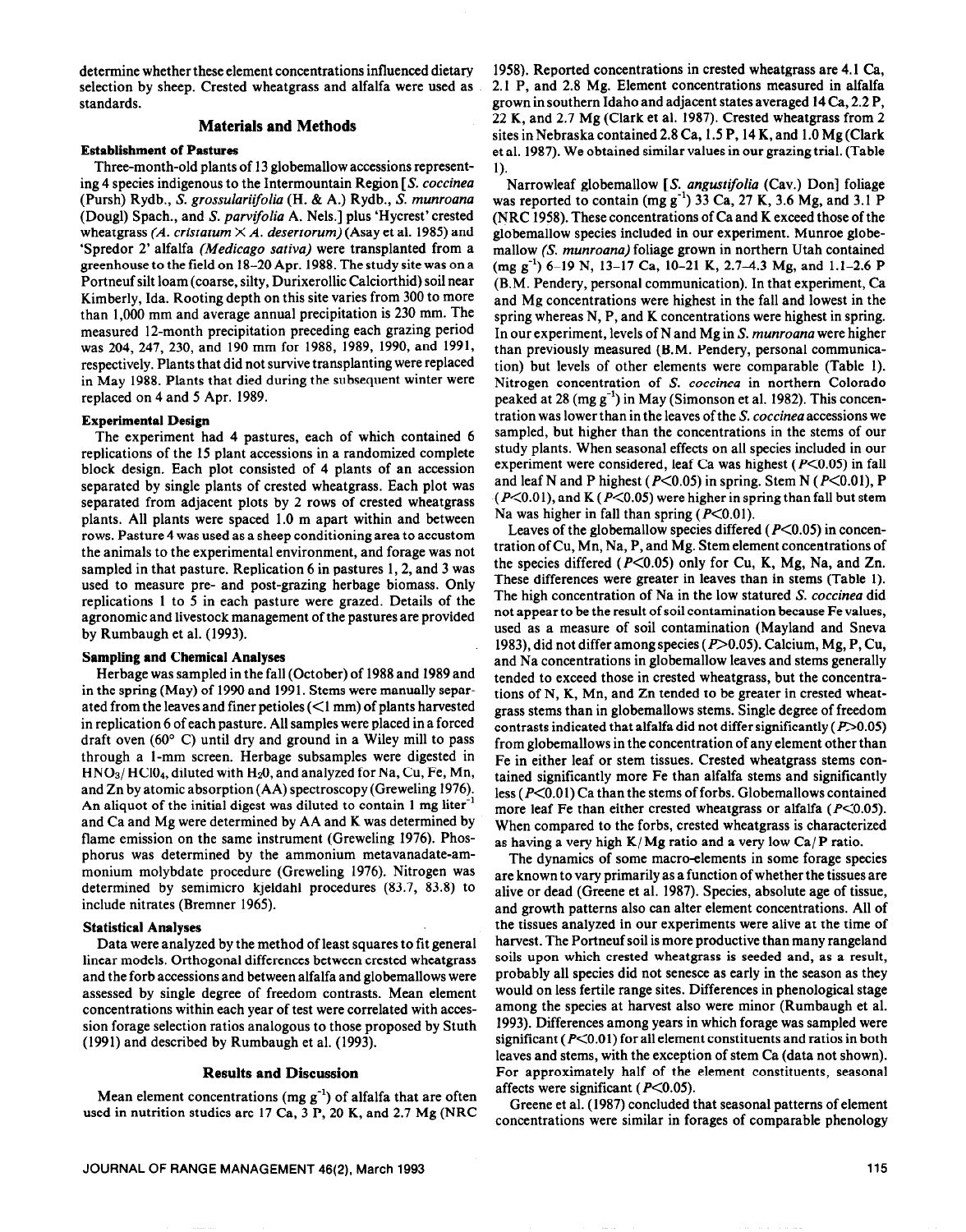Table 1. Element concentrations in **leaves and stems of giobemaiiow and alfalfa and in leaves** plus **stems of crested wheatgrass. Seasonai means are based on ail accessions.** 

| Genus Species       | Microminerals |      |                           |         |    | Macrominerals  |        |                |              | Ratios         |               |        |                         |
|---------------------|---------------|------|---------------------------|---------|----|----------------|--------|----------------|--------------|----------------|---------------|--------|-------------------------|
| Season              | Cu            | Fe   | Mn                        | Na      | Zn | Ca             | Mg     | N              | $\mathbf{P}$ | K              | $K/(Ca+Mg)$   | K/Mg   | Ca/P                    |
|                     |               |      | $\mu$ g g <sup>-1</sup> - |         |    |                |        | $mgg^{-1}$ .   |              |                | $-$ - meq $-$ |        | $---$ ratio $---$       |
|                     |               |      |                           |         |    |                | Leaves |                |              |                |               |        |                         |
| S. coccinea         | 18            | 1230 | 61                        | 1050    | 30 | 24             | 5.2    | 32             | 3.2          | 18             | 0.4           | 4.2    | 10                      |
| S. grossulariifolia | 14            | 1560 | 62                        | 160     | 41 | 24             | 5.4    | 38             | 3.9          | 18             | 0.3           | 3.5    | 8                       |
| S. munroana         | 16            | 1200 | 58                        | 150     | 41 | 27             | 6.0    | 37             | 3.6          | 18             | 0.3           | 3.2    | 8                       |
| S. parvifolia       | 15            | 1400 | 60                        | 240     | 42 | 25             | 5.7    | 38             | 3.6          | 18             | 0.3           | 3.3    | 8                       |
| Globemallows        | 15            | 1400 | 60                        | 340     | 40 | 25             | 5.6    | 37             | 3.6          | 18             | 0.3           | 3.5    | 8                       |
| Wheatgrass          | 10            | 550  | 99                        | 70      | 45 | 6              | 1.8    | 35             | 2.1          | 23             | 1.6           | 13.2   | $\mathbf{3}$            |
| Alfalfa             | 12            | 610  | 66                        | 260     | 27 | 28             | 4.9    | 41             | 3.0          | 17             | 0.3           | 3.4    | 12                      |
| Species mean        | 14            | 1090 | 68                        | 320     | 38 | 22             | 4.8    | 37             | 3.2          | 19             | 0.5           | 5.1    | 9                       |
| LSD(0.05)           | 3             | 310  | 6                         | 330     | 5  |                | 0.5    | $\mathbf{2}$   | 0.4          | -1             | 0.0           | 0.5    | I                       |
|                     |               |      |                           |         |    | <b>Stems</b>   |        |                |              |                |               |        |                         |
| S. coccinea         | 21            | 460  | 31                        | 810     | 44 | 16             | 4.7    | 23             | 2.4          | 18             | 0.5           | 4.2    | 10                      |
| S. grossulariifolia | 15            | 390  | 22                        | 320     | 33 | 14             | 4.5    | 23             | 2.3          | 20             | 0.5           | 4.3    | 8                       |
| S. munroana         | 14            | 360  | 20                        | 280     | 28 | 13             | 5.6    | 21             | 2.3          | 22             | 0.6           | 3.9    |                         |
| S. parvifolia       | 16            | 440  | 23                        | 470     | 32 | 14             | 5.4    | 22             | 2.3          | 22             | 0.5           | 4.1    | 8                       |
| Globemallows        | 16            | 420  | 24                        | 470     | 34 | 14             | 5.1    | 22             | 2.3          | 21             | 0.5           | 4.1    | 8                       |
| Wheatgrass          | 10            | 550  | 99                        | 70      | 45 | 6              | 1.8    | 35             | 2.1          | 23             | 1.6           | 13.2   | $\overline{\mathbf{3}}$ |
| Alfalfa             | 9             | 190  | 17                        | 370     | 18 | 9              | 3.5    | 23             | 1.9          | 20             | 0.8           | 5.7    | 9                       |
| Species mean        | 14            | 400  | 35                        | 390     | 33 | 12             | 4.2    | 24             | 2.2          | 21             | 0.8           | 5.9    |                         |
| LSD(0.05)           | 4             | 180  | 7                         | 240     | 6  | $\overline{2}$ | 0.6    | $\overline{2}$ | 0.2          | $\overline{2}$ | 0.1           | 0.6    | $\overline{\mathbf{3}}$ |
| Seasonal mean       |               |      |                           |         |    |                |        |                |              |                |               |        |                         |
|                     |               |      |                           |         |    | Leaves         |        |                |              |                |               |        |                         |
| Fall                | 13            | 1680 | 78                        | 430     | 37 | 30             | 5.7    | 30             | 2.7          | 17             | 0.3           | 3.6    | 12                      |
| <b>Spring</b>       | 16            | 890  | 48                        | 210     | 42 | $17*$          | 4.8    | 43*            | $4.3*$       | 19             | 0.5           | $4.7*$ | $4*$                    |
|                     |               |      |                           |         |    | <b>Stems</b>   |        |                |              |                |               |        |                         |
| Fall                | 14            | 430  | 31                        | 620     | 31 | 13             | 3.8    | 15             | 1.2          | 13             | 0.4           | 3.8    | 12                      |
| Spring              | 16            | 400  | 25                        | $240**$ | 36 | 14             | 5.9    | $32**$         | $3.4***$     | $30*$          | $0.8*$        | $6.0*$ | 4                       |
| Grand mean          | 14            | 750  | 52                        | 350     | 36 | 17             | 4.5    | 31             | 2.7          | 20             | 0.6           | 5.5    | 8                       |

\*\*\*The difference between the seasonal means for the indicated plant part is statistically significant at P<0.05 or P<0.01, respectively.

and ontogeny. Herbage P levels of a southern mixed-grass prairie were below the requirements of spring calving cows regardless of the season of the year (Pinchak et al. 1989). Calcium concentration exceeded the livestock requirements throughout the year whereas **K** and Mg concentrations ranged from adequate during periods of rapid vegetation growth to marginally inadequate during periods of water- (drought) or temperature- (winter) induced dormancy. Plant and animal breeding have been suggested as appropriate procedures to reduce the incidence of grass tetany or hypomagnesemia in cattle (Sleper et al. 1989, Greene et al. 1989). The high levels of foliar Mg in alfalfa and globemallows indicate that grazing management practices that perpetuate these palatable forbs may be as effective as breeding grass for increased foliar Mg or animals for reduced incidence of hypomagnesemia. However, grass tetany usually occurs when temperatures facilitate accelerated grass growth, but are not yet warm enough for appreciable forb growth.

Macroelement requirements for sheep (mg  $g^{-1}$  diet dry matter) are Ca (2.0-8.2), P (1.6-3.8), K (5.0-&O), Mg (1.2-1.8), and Na (0.9-1.8) (NRC 1985). Microelement requirements for sheep ( $\mu$ g g-l of the dietary **dry** weight) are Fe (30-50), Mn (20-40), Zn (20-33), and Cu (7-11). The nutritive requirements for medium frame, yearling heifers are approximately the same as those for sheep (NRC 1984). In our study, most of the forage sampled met these nutritive requirements in both fall and spring although crested wheatgrass was deficient in Na (Table 1). Arthun et al. (1992) also concluded that maintaining palatable forbs, such as S. *caccineu,* on rangelands should reduce the need to supply cattle with protein during periods when grasses are dormant.

Globemallows are preferred dietary components of rangelands for several species of ruminants (Howard et al. 1990, Mellado et al. 1991, Rumbaugh et al. 1993). In this study, sheep preferred forage that contained high concentrations of leaf N and high stem  $Ca/P$ ratios and avoided stems with high concentrations of Zn (Table 2).

Table 2. Simple **correlation of forage selection ratios with element concentrations in the leaves and stems of giobemaiiows.** 

| Elements and        | Correlation coefficients |           |  |  |  |  |
|---------------------|--------------------------|-----------|--|--|--|--|
| element ratios      | Leaves                   | Stems     |  |  |  |  |
|                     |                          |           |  |  |  |  |
| Calcium             | $-0.05$                  | 0.32      |  |  |  |  |
| Copper              | 0.02                     | $-0.03$   |  |  |  |  |
| Iron                | $-0.21$                  | $-0.24$   |  |  |  |  |
| Magnesium           | 0.09                     | 0.27      |  |  |  |  |
| Manganese           | $-0.07$                  | $-0.18$   |  |  |  |  |
| Nitrogen            | $0.40**$                 | 0.07      |  |  |  |  |
| Phosphorus          | 0.23                     | 0.01      |  |  |  |  |
| Potassium           | 0.22                     | $-0.33$   |  |  |  |  |
| Sodium              | 0.09                     | 0.41      |  |  |  |  |
| Zinc                | 0.07                     | $-0.67**$ |  |  |  |  |
| Calcium/Magnesium   | $-0.09$                  | $-0.23$   |  |  |  |  |
| Calcium/Phosphorus  | $-0.11$                  | $0.52*$   |  |  |  |  |
| Potassium/Magnesium | $-0.12$                  | $-0.25$   |  |  |  |  |

\*\*\* P<0.05 and P<0.01, respectively.

Some of these preferences might be due to other factors, e.g., the sheep may have preferred young, succulent leaves which were also high in N. In general, a pasture containing crested wheatgrass and 1 or more species of globemallow or alfalfa would meet the dietary